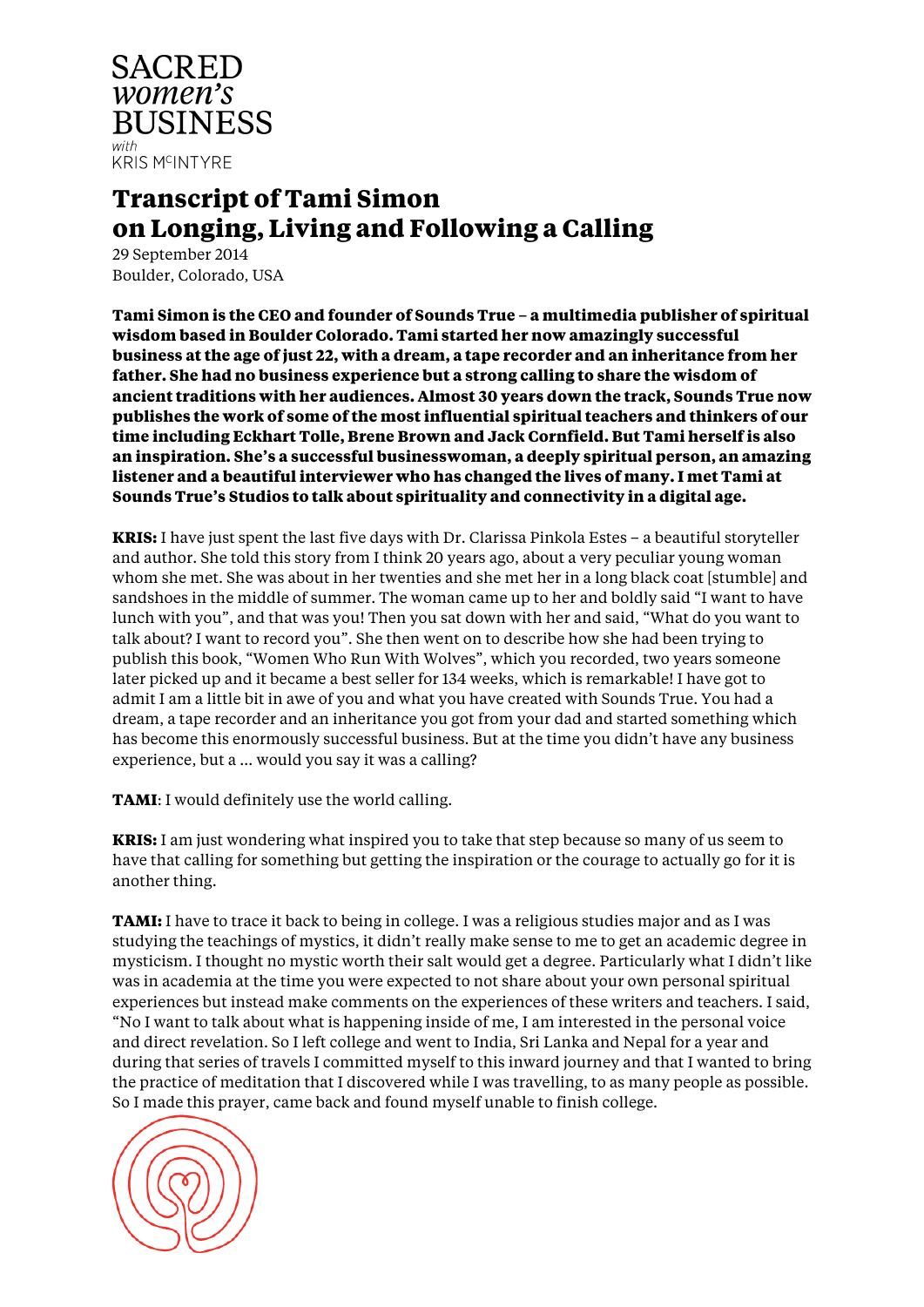It is not that this calling immediately descended upon me. I came back from India and only weighed 90 pounds, I had hepatitis and was not talking because I didn't think there was a reason to say anything. I thought most people were afraid of empty space and talked in order to fill the space and make other people feel comfortable and to make themselves comfortable. I decided to hang out in my empty space. My parents were incredibly concerned, "What is our youngest daughter who was practically called 'big mouth' when she came out of the womb doing not speaking? So I went out here to Boulder Colorado to study the psychology of meditative experience at a university up here because I thought maybe I could understand what had happened to me. But being in college I realized that the way that I needed to study my experience I could not do with a blackboard in an academic setting. So I became a college drop out. I am saying that because once again it is not that this calling was just delivered by a Western Union telegram or something like that. I went through a very dark period of my life where I felt, excuse my language, like a 'fuck up'. Here I had been given all of these incredible opportunities to study in the best colleges, travel abroad, instead I was waitressing in some restaurant. What was I doing with my life? I was not doing anything, I was a disappointment to my family and quite honestly I was a disappointment to myself! I was deeply lost. Then from the state of despair and major angst which is not quite a strong enough word, I started praying really hard. My prayer was "God, I am willing to do your work. Show me what it is". But I didn't know, I was not even familiar with the idea of looking for my calling or wanting a calling. So I said this prayer every day, several times a day, and I meant it. I was willing to do anything, I did not matter and it did not have to pay well, be glamorous, or please anyone, I just didn't know what it was. I kept saying this prayer, I quit my waitress job at the greasy Chinese restaurant because I could not bear it anymore. Then after a couple months it looked like I was going to run out of money and my prayer had not been answered. The last entry I had in my journal at the time was "I guess my experiment of saying this prayer over and over hasn't worked because I am going to have to go get some kind of regular job as nothing has come to answer my prayer and I am running out of money. What do I do next"? Then my father died. I came back from his funeral with a \$20,000 cheque in my pocket and then soon after I received another \$30-\$40,000 thousand dollars at age 21, which to me was a lot of money. One of the people I was interviewing was someone who I spoke to about this money that I had and I asked them what I should do with it because I did not want to put it in the bank. He told me to invest it in myself. I responded with "But I do not know what to do with myself", so it was a great idea, I get the concept. There was a person who had come into my life, who had believed in me and wanted to empower me. He looked at me and said, "Tami, you know what you want to do with yourself, you know what it is. Come back in three days and we will talk". When I walked out of his office, this was the 'calling moment', I felt very odd. I do not know if you have ever had that experience after meeting a person or something, it is like you feel changed by the experience and what is going on you do not really know, is it like you are meeting your future, your karma, or somehow they are impacting you in some kind of way. But I walked out of his office and I suddenly felt like I was walking a few feet above the ground, it was a very weird feeling. Then I heard a voice that said, "disseminate spiritual wisdom", and I knew that that sentence was the answer to what I had been praying about and I knew that I would do it.

**KRIS:** What I find interesting about your business is that you have been ahead of the zeitgeist in terms of technology and spirituality. Technology has gone from a tape recorder when you just started to mobile devices that we have as a personal tool for personal development or something to fill that void with. And spirituality I am imagining has gone from sort of 'woo to woo' to cool.



**TAMI:** Let's hope so! I hope you are right about that!

**KRIS:** I am wondering what you have seen over the years that has changed and shaped that. Also what is happening now? What are people yearning for? And what is behind it?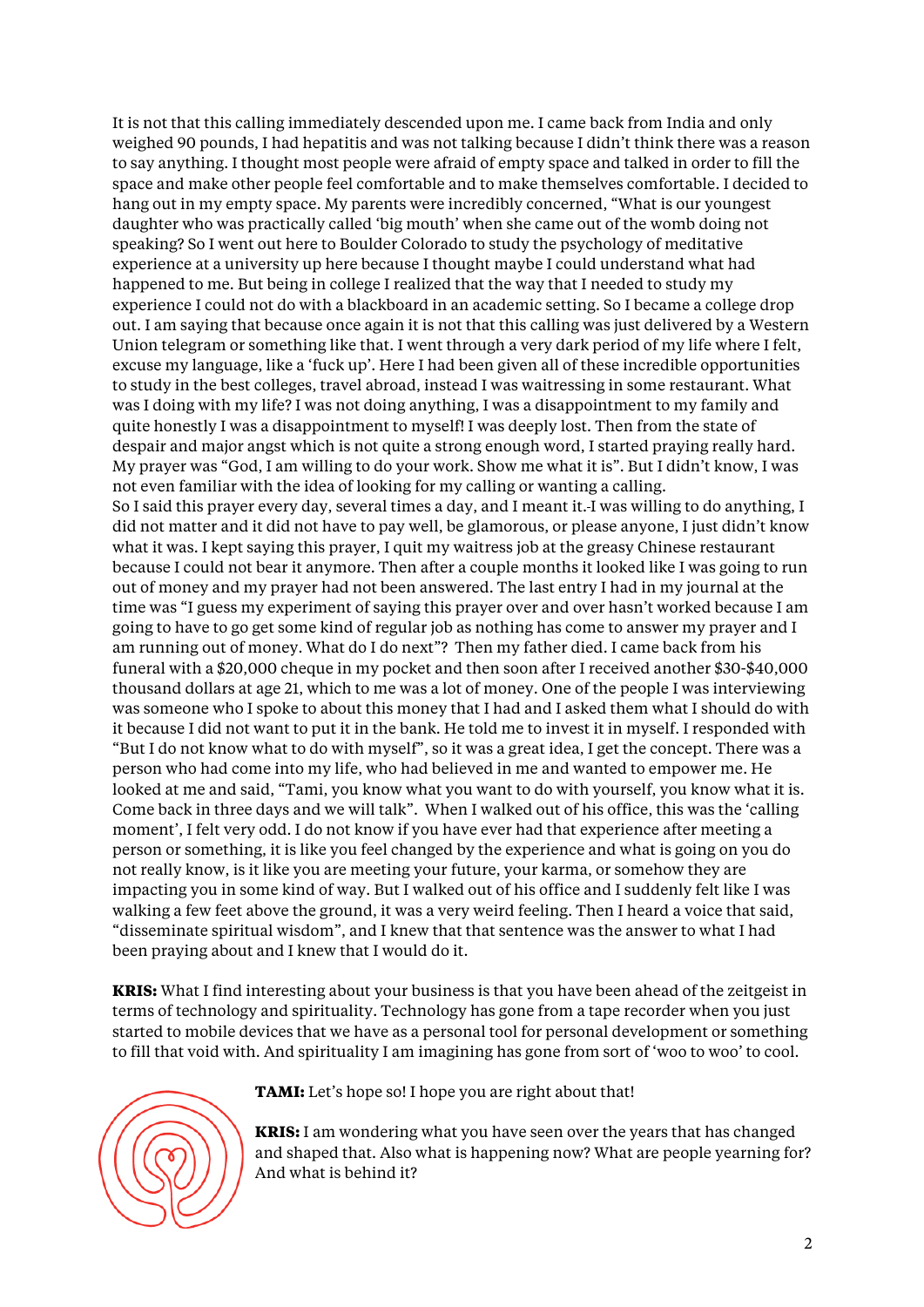**TAMI:** I think in terms of what is happening right now, it has to do with spirituality not being considered separate from life. So business is not something separate, polarized or in contradiction to our spiritual life which is not something that exist on a meditation cushion or in a church. It is not in some narrow gutter of life. It is actually pervading everything like how we handle our money, our relationship to the ecosystem, each other, our internet relationships, absolutely everything! So it is not an endeavor that happens during certain times. It is a 24/7 expression of the deepest depths of the human heart, what we care the most about, and nothing is outside of it. In that sense, it is a redemption of the entire world, a redemption of our sexuality, making the entire world a sacred world, every part of the world is sacred. That is what I think is important, people are not interested now in a spirituality that they leave behind and they go to work and engage in business deals their heart is not really into or something. Yet they say they practice yoga in the afternoon. People cannot live with those kinds of contradictions, they do not want them, and I am happy for this because I think it means we are going to be in a very creative time in our world.

**KRIS:** What has been the turning point from where have to come from that? It feels like something has shifted. I see Time Magazine as a weird benchmark for when things shift from sort of a mainstream nation. I remember Christy Turlington being on the cover of Time Magazine about 2001 with The Power of Yoga. Until then it had been something for the hippies. Then business people and celebrities were doing it. Even earlier this year, the mindfulness revolution was on the front cover. It does feel like something has caused that shift. Do you think it has to do with us feeling completely disconnected through an age of consumerism or what has been that turnkey in tripping into the mainstream.

**TAMI**: It is kind of a complicated question because I think there is kind of a lot of different dimensions that you could look at it from. There are clearly sociological dimensions, what is happening in society. I don't know if I can speak directly to that dimension of transformation. What I know is that in 2001 I interviewed Eckhart Tolle and he talked about what he called the "flowering of human consciousness". What he said to me was. "Tami, just like in the evolution of planet earth, at a certain point the first flower opened and then other flowers opened and before you knew it the surface of the earth over time was covered with flowers. And We had these early flowers, great mystic teachers like Buddha, Jesus and Mohamed. But "now is the time when we are going to have this type of flowering across the planet". People talk about this as time of awakening, and this was in 2001. I told him, "I certainly hope you are right, but I do not see the evidence. I do not see it within my own business, or more and more people becoming interested, I do not see the mindful revolution on the cover of Time Magazine. I see just as many wars happening now as there were 50 years ago, give or take but there is so much violence in the world. I am not convinced". So that was 2001. Here we are in 2014 and I can tell you that my own view and it has changed dramatically because I am meeting people now in the halls of power, in the powerful positions in government, education, media, celebrities of all kinds who are saying out loud, "I'm coming out of the closet and what matters the most to me is my meditation and yoga practice, a sense of putting stillness at the center of my life, presence is what I really care about" and I am hearing more and more people talk about it. Does that mean that this 'flowering of human consciousness' is enough to shift some of these great patterns of injustice and inequity, I do not know. What I do know is that it has become part of a conversation in the world that just 13 years ago I was very suspicious of and did not see happening at all.

**KRIS:** That is good news!



**TAMI:** I think it is good news!

**KRIS:** Yeah, but there is always a certain dichotomy with things – the Yin and Yang. On that point, if we look at technology, which has made us more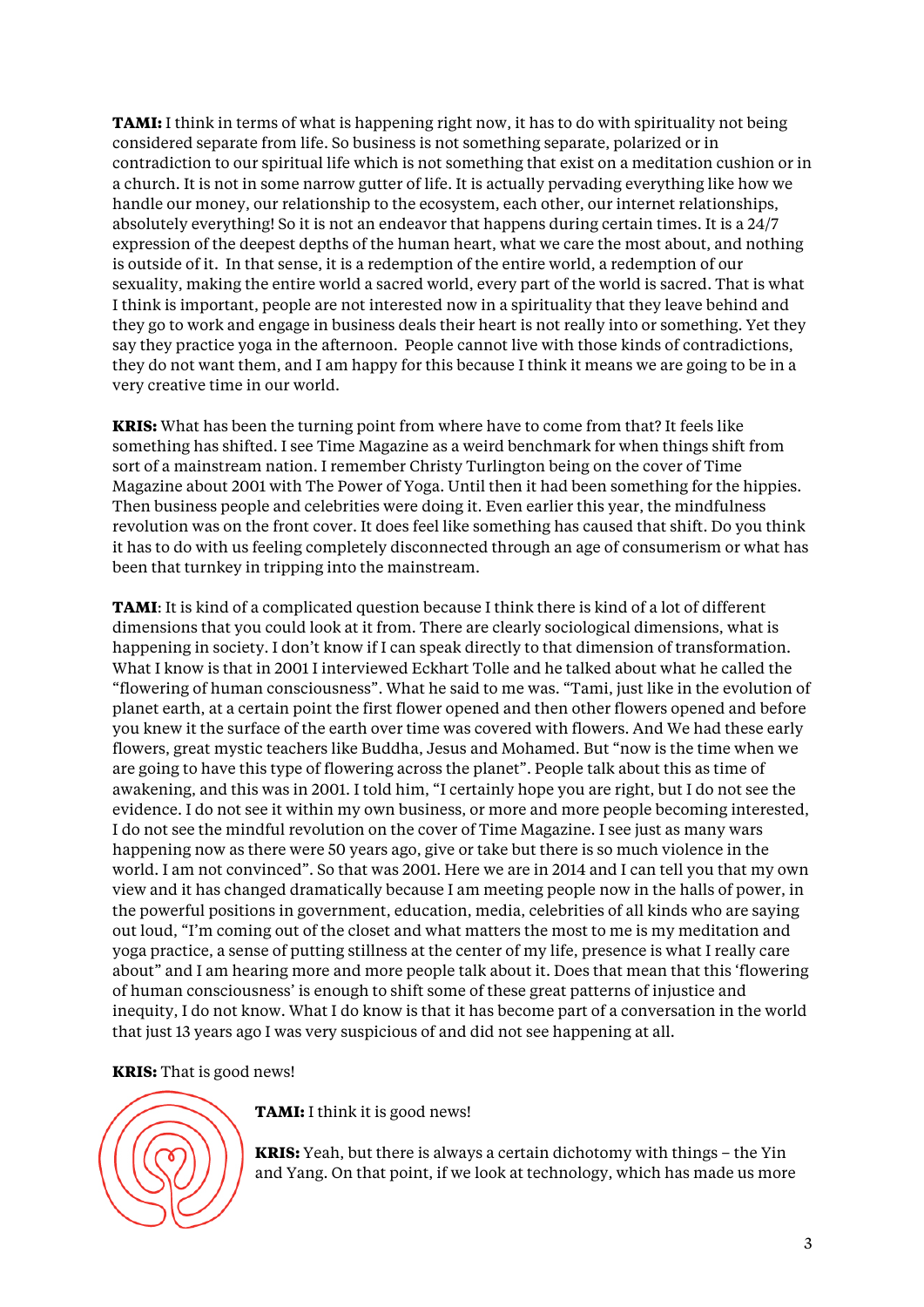connected than we ever we've before with Facebook and Twitter and everything. But on the flipside of that there's an epidemic of depression, loneliness and anxiety which are all signs of feeling incredibly disconnected.

**TAMI:** Well, let me just say one more thing about this time of people awakening to our inner connection which I think is part of the idea behind this 'flowering'. It is kind of like running a four-minute mile, once you break that barrier it becomes easier for all of the people who are yet to come to also break that barrier. So we are in a time now where this tool of the internet, a living example and expression of our inner connection is able to take all these people who broke the four-minute mile, who have a deep knowing inside of them of this inner connection, throughout time and space of all of the world systems and how it is all fitting together into one huge cosmic body. They know it inside their individual human body and they are being broadcast all over the place! So that is an incredible powerful use of technology. Can technology equally be used for all kinds if deadening bullshit? Of course! In that sense it is no different. In a very simply analogy of a knife which can be used to stab someone or used to cut up vegetables and it is no different. Technology in and of itself is a tool that can be used for great good or great harm. We live in a time when people are deeply alienated, technological tools are being used to simply create more distraction, deadening, alienation from each other. But is technology also being used in other ways? Heck yeah!

**KRIS:** So it is about being quite conscious about how we use technology.

**TAMI:** I think each one of us has a responsibility first of all, to be conscious of how we use technology in our own lives, and it is not easy because for me at least, I am an iPhone addict. I am addicted, it has all the qualities of an addiction. I watch myself, but like with any other addiction, that's my job. It is not the fault of the technology or a good bottle of wine, or the chocolate cupcake, it is me! I can see when an addiction is running me because I do not feel free, like "Oh something is going on here. I cannot just put it down. What are you anxious about Tami"? I can inquire into that? What am I anxious about?

**KRIS:** One of the things I know you are very passionate about is bring ancient traditions and wisdom into the modern world to help us resolve some of the craziness that we are living in. That is something I am also interested in. do you think wisdom just went away, was it kept from us, or were we not interested in it because of things that have happened in history?

**TAMI:** In some ways I'm really interested in ancient wisdom. I am actually interested in the direct revelation of this moment. If there are teachings from traditional and ancient lineages that can help us, I am incredibly interested in that. I think that often people from other times lived closer to the earth, and had an intuitive knowing of things much harder for us to understand so I think that can be very useful. But I don't really have any investment in traditional set of teachings. What I am invested in is this moment what will help someone access space, truth, heartfulness, sincerity in this moment? What does that?

**KRIS:** And that is what Sounds True does?

**TAMI:** We are trying to do our job!

**KRIS:** There is a certain irony in that Sounds True, I have talked to people about you and I think



something very important to you is that concept of silence and space that you talked about. It is true to most religious, mystical, spiritual tradition is this sense of the voyage in the Old Testament. "In the beginning, God created Heaven and Earth and then there was the void". It is this really uncomfortable space for most people which I think drives us to all sorts of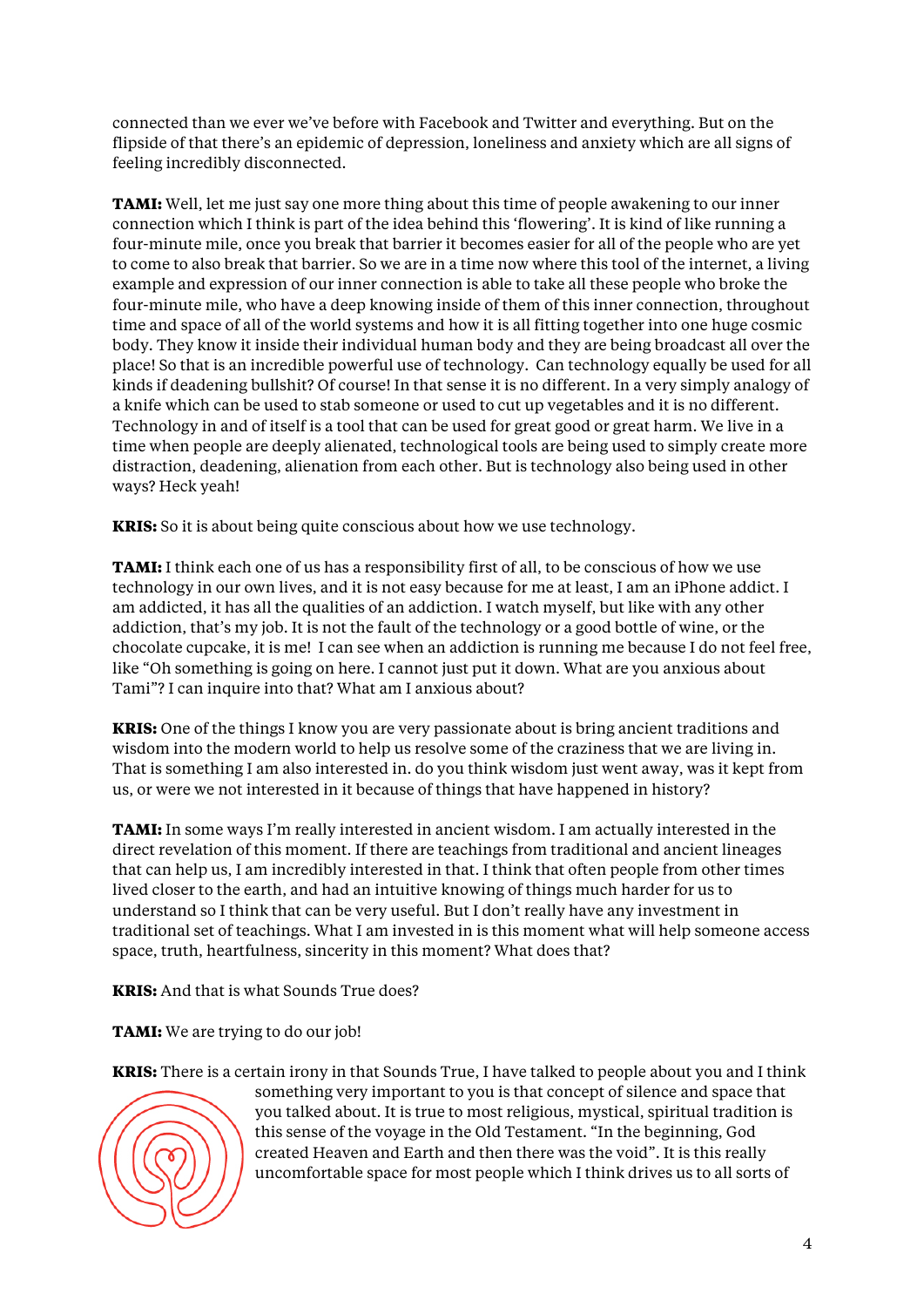thing like depression, anxiety and loneliness and disconnection. Yet, to quote you in an interview with Krista Tippett, you said that is where the magic happens. Can you talk about that?

**TAMI:** I am getting ready to do an interview with someone who has written a book called "The Shaman Within". He is also a physicist and knows a lot about astrophysics as well. One of the things I am really excited to talk to him about is how there are black holes at the center of the galaxies, and there is a black hole at the center of our galaxy! I am bringing that up because this is a 400 page book, but the part that got me really excited was the black hole at the center of the galaxy! I thought it was so cool because I feel that inside myself and that it is my center. I think my center is an empty space and that from that empty space creation, new ideas and on some days really humorous things come. That is where there is freshness, That is the way to me, something original, from the origin, original ideas, and each moment is actually original. That is what I am interested in and turns me on.

**Kris:** It is a beauty if you can be vulnerable in that or discomfort until it becomes comfortable. There is a space there for creation, waiting for what comes next.

**TAMI:** Relaxing. I like this phrase, 'do not avoid the void'. It is a good phrase. The moment we stop avoiding and if we can just relax. There can even be a type of all kinds of responses. I think sometimes people scream and are just so freaked out. Do you know what I mean?

**KRIS:** I am amazed by just how you have changed people's lives on a personal level. I've heard that through my friend Jono Fisher in Sydney and Dr. Estes and I am sure a number of the spiritual teachers you also record. So what a gift! Part of what Dr. Estes was talking about was your beautiful ability to listen and your curiosity. I would like you to talk about that. I have met some of your employees as well and it flows into a unique workplace culture that you have created as well, which seems very much in the feminine where pets are welcomed, home cooked meals are available and there seems to be a sense of being held, and that ability to bring all of yourself to work. Has it been a conscious thing or just a natural way that you move through the world?

**TAMI:** In terms of the workplace culture, my interest has been creating a workplace where I would want to work. The very basic idea is to treat people how I would want to be treated it's a really simple idea. The other idea that has been very important to me from the beginning is the process of our work be consonant and reflect the products of our work. We cannot create these great products that talk about the depths of the human heart and then be in a workplace that is shutdown, competitive and backstabbing – that wouldn't make any sense. We also, from the beginning, have talked at Sounds True about having multiple bottom lines, we have three. Our first is about our mission to disseminate spiritual wisdom and that we want to put out material that will really change people's lives and we are not going to veer from that, period, the end, full stop. The second one is how we evaluate our success? That is what I mean by a bottom line, are we being successful? Are we delivering to this objective? So the first one is are we delivering our mission? The second one I kind of call the 'love bottom line' or our 'cultural happiness'. How are we doing here? This is where we are spending our life, five days a week, eight to 10 hours a day. Are we growing and learning? Are our hearts opening? Are we loving and enjoying the sacred world here? And of course finding ways to get along with each other in teams is very hard for people. Yet it is also the thing we all yearn for, to feel as sense of belonging and connection, to



give and receive love with each other and be part of a community. So it is very hard work but it is also incredibly rewarding also. Our third bottom line is that we have to be profitable and generate cash. If we do not, we will not be around. I once heard this phrase, 'no margin, no mission', and I believe that! We cannot have our first two bottom lines, we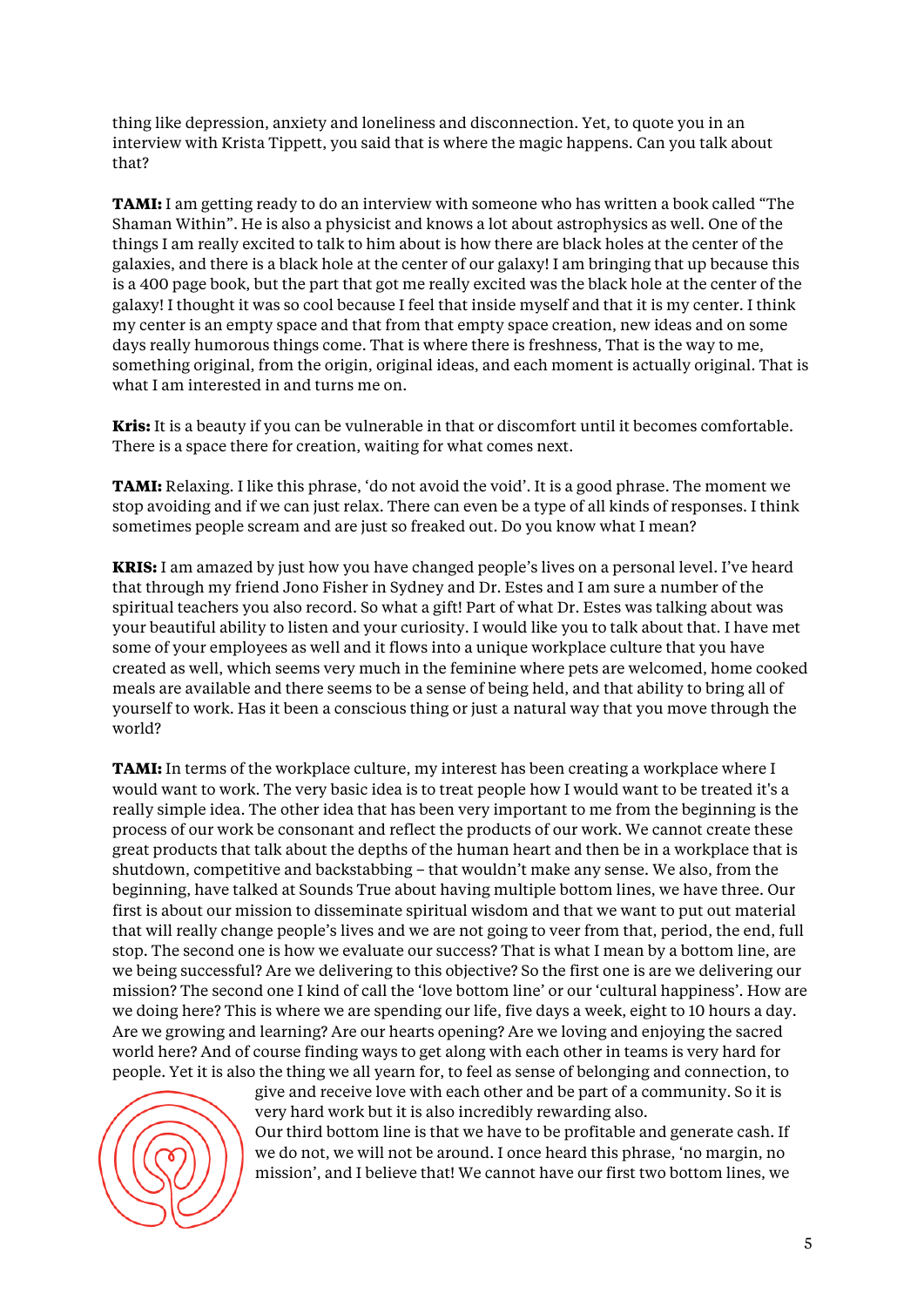cannot fulfill our mission and have a groovy workplace, love bottom line experience of positivity in the workplace if we are not making money! The first two bottom lines are non-negotiable. The third bottom line, making cash, we have to make some but we do not have to make a lot!

**KRIS:** You should! Love as a concept of work is a lovely thing. We spend more time with our colleagues than we do with our partners and our family most of the time anyway, so that is an important thing. Its such a healthy thing to be able to do rather than politics that exist in a lot of business. I think a lot of the times it has to do with the sense of spirituality, people get confused and think you cannot make money doing that. That does not make sense to me.

**TAMI:** I think that is a very outdated idea and there is absolutely no reason why we cannot have our values fully intact and make money at the same time. Then use the money in alignment with our values.

**KRIS:** Are you noticing changes in other businesses that you come across?

**TAMI:** I think that there is a movement afoot. There a group of people working under the umbrella term 'Conscious Capitalism' that many powerful companies including WholeFoods, TraderJoes, The Container Store, and many more companies have signed on to be companies that are catalyzing conscious capitalism, C3. There is a group called the 'Social Venture' network that is also very committed for business to be a force of positive social change.

**KRIS:** And that has inspired you…

**TAMI:** Very much so! I started Sounds True at 22 with these values intact and have been determined to embody them without role models, without other people marching along, books that informed me. I did it because I could not imagine how else to live. What was I going to do? Publish the work of Thich Nhat Hahn and screw people over all day at work? What kind of person does that? To me there was not really a choice. I was so deeply moved by the recognition of our inner dependency. What that means to me is if I harm you I am actually harming a part of myself. That was deeply impressed upon me at a very young age through my travels in Sri Lanka, India and Nepal. So that had to be part of Sounds True. When I became exposed to the Social Venture network and the C3 movement I just felt so happy that other people were doing it, that there were now better formulated series and other people I could talk to.

**KRIS:** I guess the other side of conscious capitalism is being a conscious consumer because it is so easy to criticize business, politicians and government. But we all have a role to play in making the world a better place.

**TAMI:** I think the important thing is to always find a place of empowerment no matter what. So where is the place of empowerment in everything that we do and care about.

**KRIS:** And that is a fairly easy thing to do, I think. I listened to a beautiful interview that you did with Krista Tippett, I want to go back to this sense of loneliness and you talked about how your own loneliness was part of the inspiration behind why you started Sounds True because you had a long to have a conversation about something that was deep within you. There have been conversation I have been having with women around my age, and probably mean too, 40s, 50s where we have this little niggling thing that we want, we are yearning for something but cannot



quite or finger on what it is. I am interested in your own journey about what that loneliness and longing was and how you used that to create something very awesome.

**TAMI:** Now I am curious about your yearning.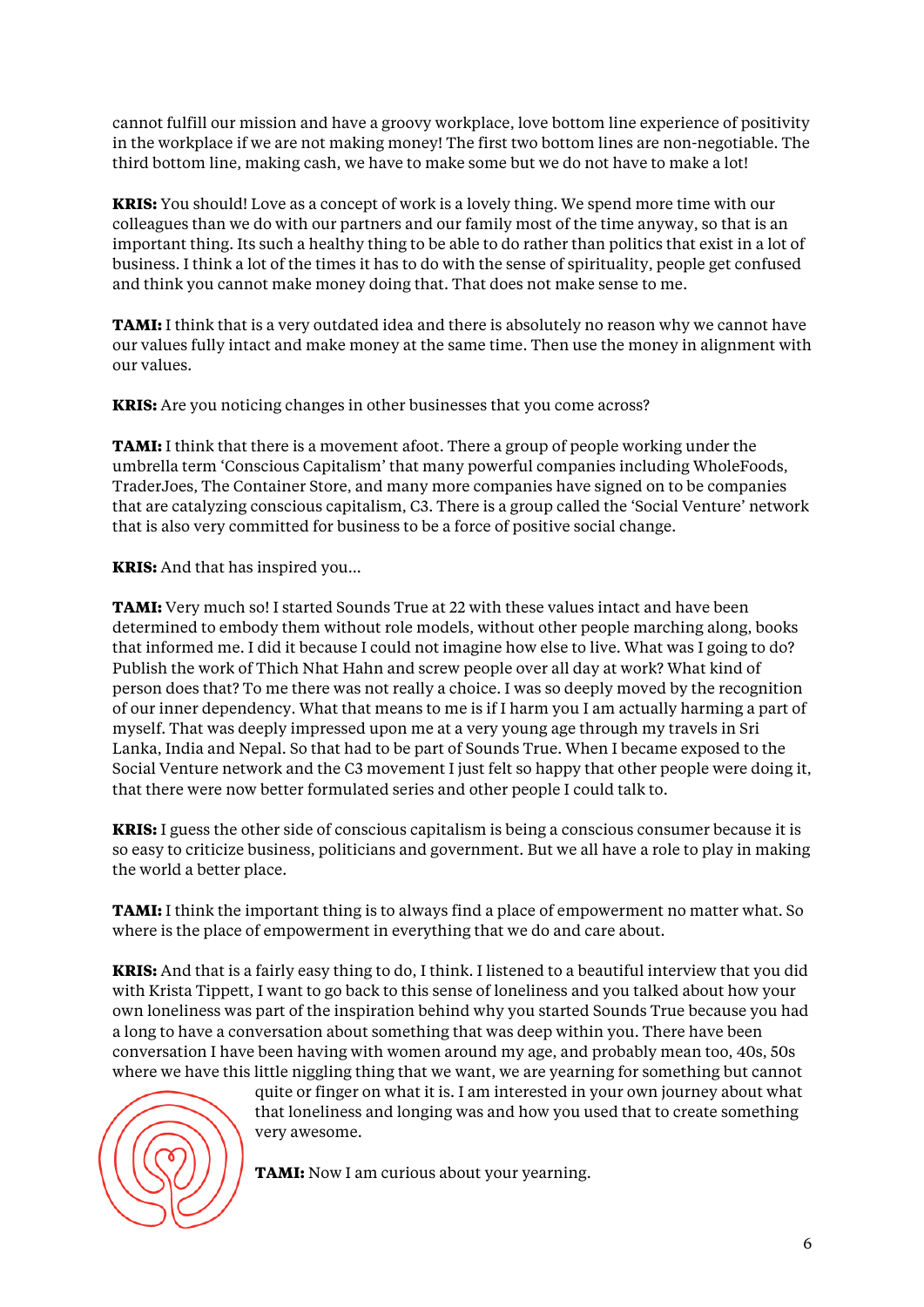**KRIS:** [laughs]. So I am still trying to work it out for myself. It is a strange thing, yearning and longing and the Sufis talk about it as a knock on the door to the heart. It is a very interesting thing but it is also uncomfortable. Loneliness has a type of stigma attached to it, and longing gives a sense that something is missing. So I think it can become confusing for people who think something might be wrong with them and wonder what they might need to fill it up with. Society gives us strange ideas about what that thing is, and if we are not conformist …

**TAMI:** Yeah, but a different to look at longing is that God is actually talking to you and saying, "Come there is something here for you, some nectar". It is the way that we are pulled magnetically towards what we most care about and what means the most to us and we won't rest until we get it, it is our future fulfillment calling us. I believe it is really important to trust our longing and to think of it as actually the call of our bigger self, if you will, talking to us.

**KRIS:** What is your advice on how to follow that?

**TAMI:** First of all, tell the truth about it and not pathologise about it, it is not that oh there is something missing or wrong, you are a human being on an incredibly adventurous journey and you are getting messages about what's next. It is coming in the form of a longing, desire, intuition that there is more here and a hunger in you. Just as if you were hungry you would feed yourself food, this is a hunger in you and your body is telling you it is hungry for something, experience, creativity, expression, connection with others, contribution, some way that your gift has yet to be given fully and you are experiencing it as a hunger, good tune into the hunger! What are you actually hungry for? Tell yourself the absolute truth, what you are really hungry for. That is the start. Once you know what it is you have to go for it.

# **KRIS:** Keep feeding it…

**TAMI:** Yeah, you have to keep feeding it. I think in my own experience I felt like an alien as a young person, just to be honest. I would say the first 40 years of my life, I am in my early 50s now. I kind of felt like I landed some place from my home planet where are the rest of my 'homies'. Where are they and when will I meet them? Will I meet them? If not, can I just get beamed up and go home? I think there is so much I did not relate to in the culture, so much cruelty, and it was hard for me to find people to talk about the things I cared the most about.

# **KRIS:** To find your tribe?

**TAMI:** Yeah. I think in running Sounds True and hosting the podcast series that I have, I have been able to meet the kinds of people and have the kinds of conversations that matter to me, on the work side. For the last 13 years I have been in a deeply loving, intimate relationship that has also made me feel like I belong as a human being with this woman and with the earth. I think I also did and still do a lot of work to be in my body and to really experience my body as a safe and wonderful place to be. So after all of that I do not feel that loneliness anymore or feel like an alien anymore.

**KRIS:** You realise there are some other people on that planet that you are on?

**TAMI:** There are a lot of really good people who have absolutely beautiful hearts. My heart had to soften enough so that I could receive their love and give the love that is in me. So it has been a



real opening process.

**KRIS:** Can you talk about that? Because I feel that a lot of people are kind of scared to be open hearted. You just spoke about being able to create a beautiful relationship for many years. What is the key to be openhearted and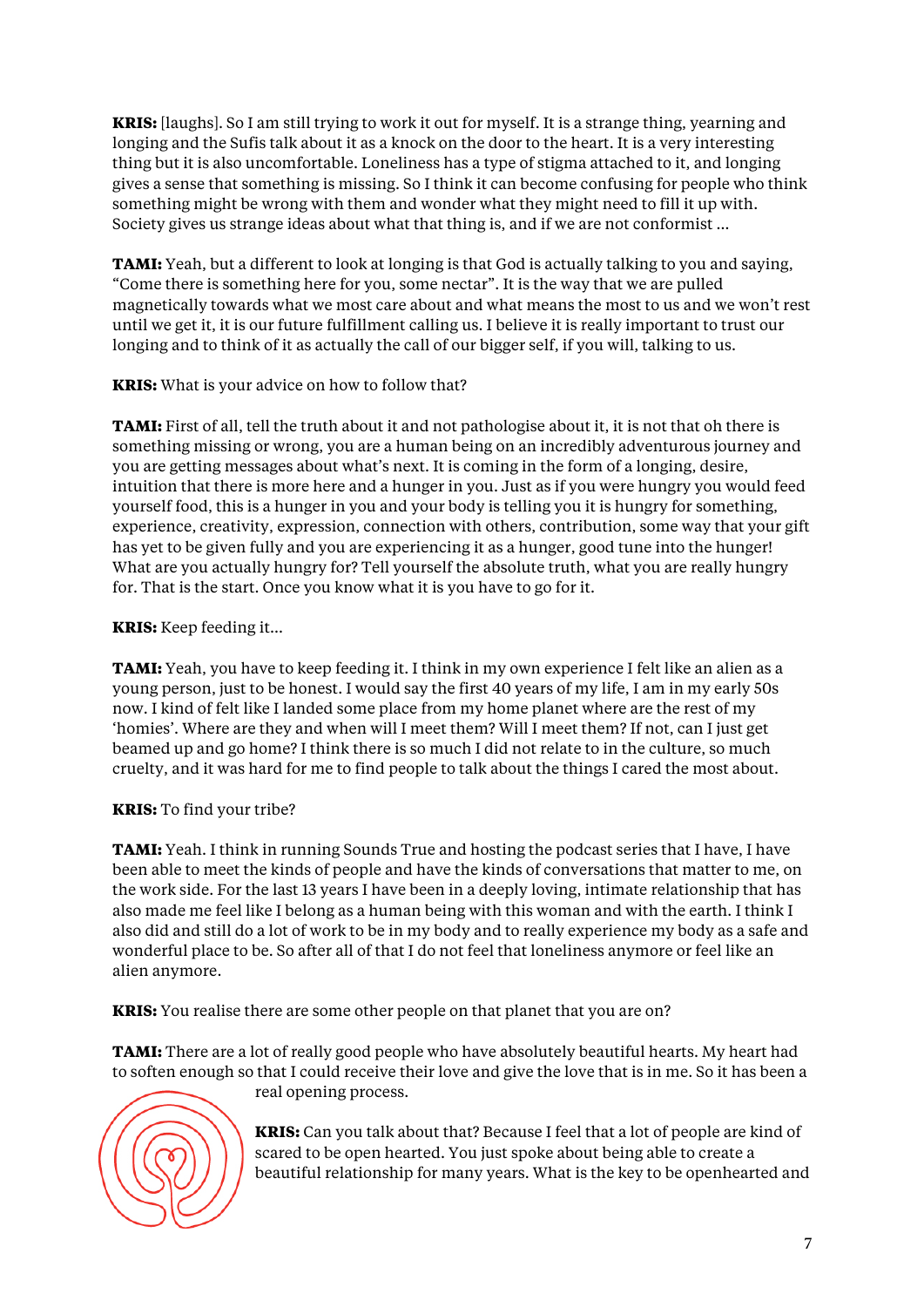doing that in relationships is?

**TAMI:** Just one thing about the relationship I am in. I feel very lucky and I thank my lucky stars every day. I didn't manifest it, I can't say I deserve it but I was given a gift and my attitude has been 'don't fuck it up', and that has been my job, not to do that. It has been hard enough.In terms of opening our hearts, I have a co–teacher that I teach meditation with sometimes, his name is Ananda?, at the beginning of our retreat that we recently lead, a six day retreat for about 50 people, he said "We are going to walk together on the path of no embarrassment", and I just loved that! You know, we are not going to be embarrassed about who we are, we are just going to be ourselves here. I think that helps this heart opening. A lot of it is to just relax.

**KRIS:** A relationship can often be a place where real spiritual work happens, if your shit is going to come up, it can be very intimate relationships.

**TAMI**: I think in my life it is the most profound personal growth work, you can certainly call it spiritual work, that I do is in my relationship. Not just with my intimate partner. I think that relationship has taught me how to be with other people – it has given me a basis, reservoir and a resource of goodness and trust that I can actually be with anyone really as a result of that, it was my training ground.

**KRIS:** What were the things you learnt in that training? What do you think the keys are?

**TAMI:** Holy God! I remember in the beginning, Julie, my love said to me, "Look this is an equal partnership, we are equals. It does not matter if you have more money, we are two human beings, we are equal", I said "Fifty – one, forty – nine, it does not get any better than that! Period, the end, I am not talking about it". In a way it was kind of a joke but I also meant it even though I did not even know what I meant to be in an equal partnership! I have learned so much and the learning curve has been steep! But I knew inside, and this goes back to our conversation about hunger and longing. I was editing an audio recording by a teacher named Aja Shanti who has had a big influence on me and he said, "You have to know what you are really going for. You say you want to get enlightened. Why are you doing spiritual practices anyway"? I thought about it, I had been meditating for so many years and I should just tell myself the truth. What is it really that I want? I thought I want to feel connected. I realised I was actually not doing the actions that would bring me what I really want.

**KRIS:** It is tricky is it not? Yet so simple…

**TAMI:** I think it is telling yourself the truth. Then if you are in a partnership where there is a genuine exchange of truth I think that you become each other's teachers and students as well as lovers and companions.

**KRIS:** But often had times that it could be hard to get to the truth yourself. I have heard some of the things you have been saying as being authentic and true but also having to sit in the tension and discomfort of being in a relationship and not knowing or being a little anxious about what that journey might be and that pulling you towards something unknown in the void.

**TAMI:** I think a baseline instruction that is a good instruction is to be with whatever is coming up in your embodied experience. If it is anxiety, where is that, what is it, how can you be with it?



If it is discomfort, where is that? How can you be with it? Can you simply sit with it and turn towards it instead of turning away from it. In turning towards it, there is information there, and the next steps unfold.